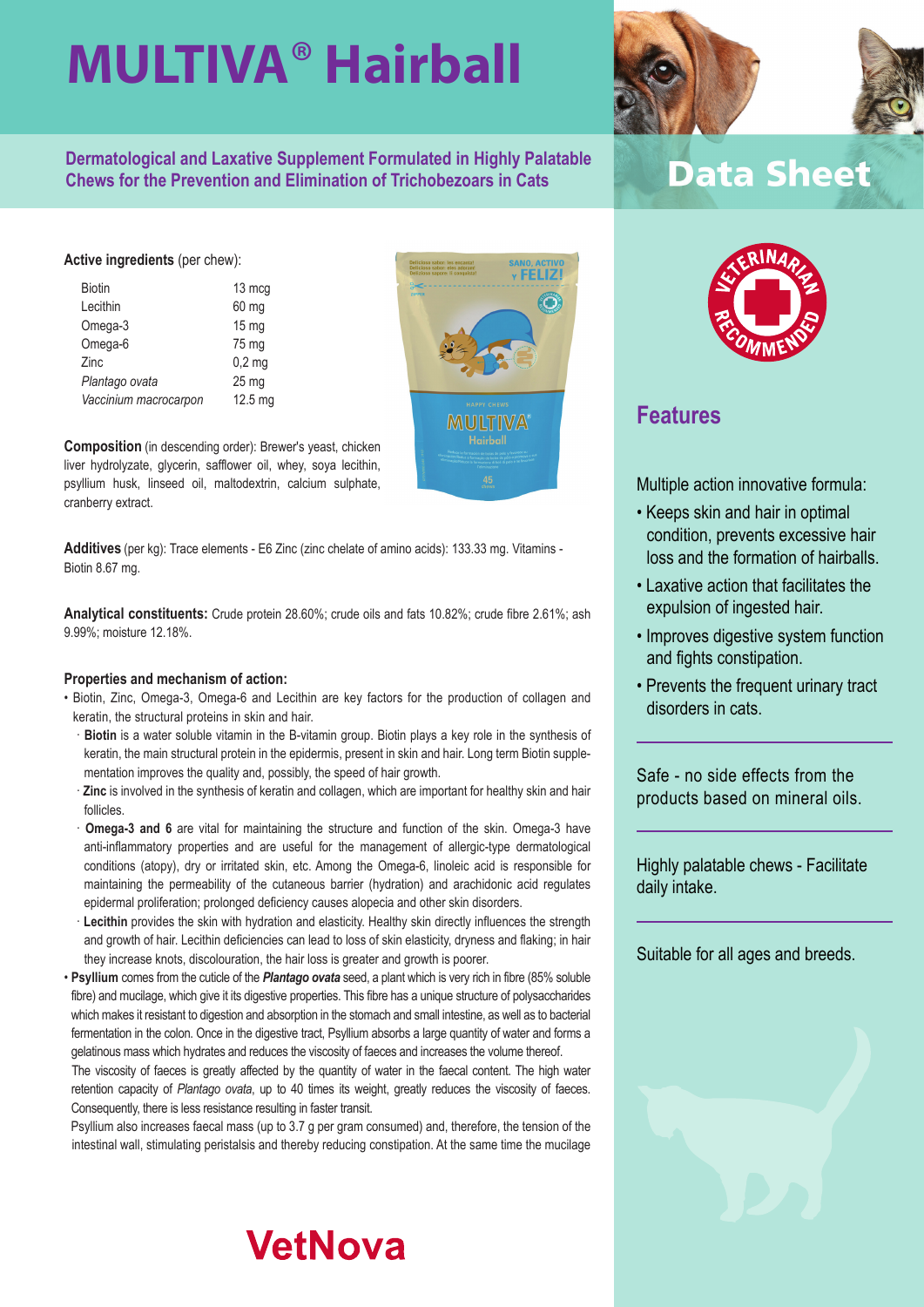**Dermatological and Laxative Supplement Formulated in Highly Palatable Chews for the Prevention and Elimination of Trichobezoars in Cats**

forms a lubricating layer around the wall of the intestine to facilitate the transit of intestinal contents without irritating the mucosa.

• **Cranberry** *(Vaccinium macrocarpon)* acidifies the urine, thus increasing the solubility of struvite uroliths, thereby avoiding their formation and aggregation. Its acidifying capacity (it contains malic acid, citric acid and quinic acid) gives it additional antiseptic properties. It also contains proanthocyanidins that reduce the ability of pathogenic bacteria to adhere to the epithelium of the urinary tract, thus reducing urinary tract infections. Can also be used as a urinary deodoriser by neutralising the ammonia.

**Indications:** The main indication is the prevention and elimination of hairballs (trichobezoars) by two mechanisms: 1) Dermatological action, which prevents excessive hair loss, and 2) Laxative action, which facilitates the expulsion of ingested hair.

Also indicated, because of the laxative action of Psyllium, for the management of chronic constipation or in situations where easy defecation with soft stools is desirable (painful defecation after surgery, tears or wounds, etc.).

Additionally, because of the acidifying and antimicrobial action of cranberries, it helps prevent and control lower urinary tract conditions (FLUTD, struvite uroliths and urinary tract infections).

#### **Target species:** Cats.

**Safety:** MULTIVA® Hairball is a very safe product with no side effects.

Other products contain laxatives such as paraffin or Vaseline (petroleum oils) whose frequent use may disrupt normal digestion in cats, decrease the absorption of vitamins A, D, E and K and, in the long term, could lead to a deficiency in these vitamins. High doses of Vaseline or paraffin may cause loose stools or diarrhoea.

#### **Dosage:**

- Prevention (trichobezoars, chronic constipation and urinary tract conditions): 2 chews, once a day or divided into two separate doses (morning and evening).
- Elimination of trichobezoars: 4 chews, twice a day for 2-4 days.

**Warnings:** VetNova is a pioneer in the development of Chews technology to facilitate administration of supplements to cats and dogs. Unlike tablets, capsules, etc. which are administered in a "forced" manner to the mouth to ensure the product is taken, Chews should be administered freely in the pet's bowl and the pet left to take them voluntarily. Some shy cats and dogs may need a longer time to fully accept them, but once they do the daily intake is easier and more satisfactory. The following strategies can be used during the first week to facilitate initial acceptance: 1) Reduce the dose and gradually increase it, 2) Divide the daily dose into two separate doses (morning and evening), 3) Crush the chew and mix it with malt (cats), pate or any food which the pet enjoys, etc.

Keep the container tightly closed in a cool, dry place away from direct sunlight and out of reach of children and animals.

**Presentation:** 45 Chews.

#### **Supporting materials:**

- Owner's brochure.
- Shelf display holder for owner's brochure.
- Compilation of abstracts from published research articles.
- Selling tips (Spanish).

### **VetNova**







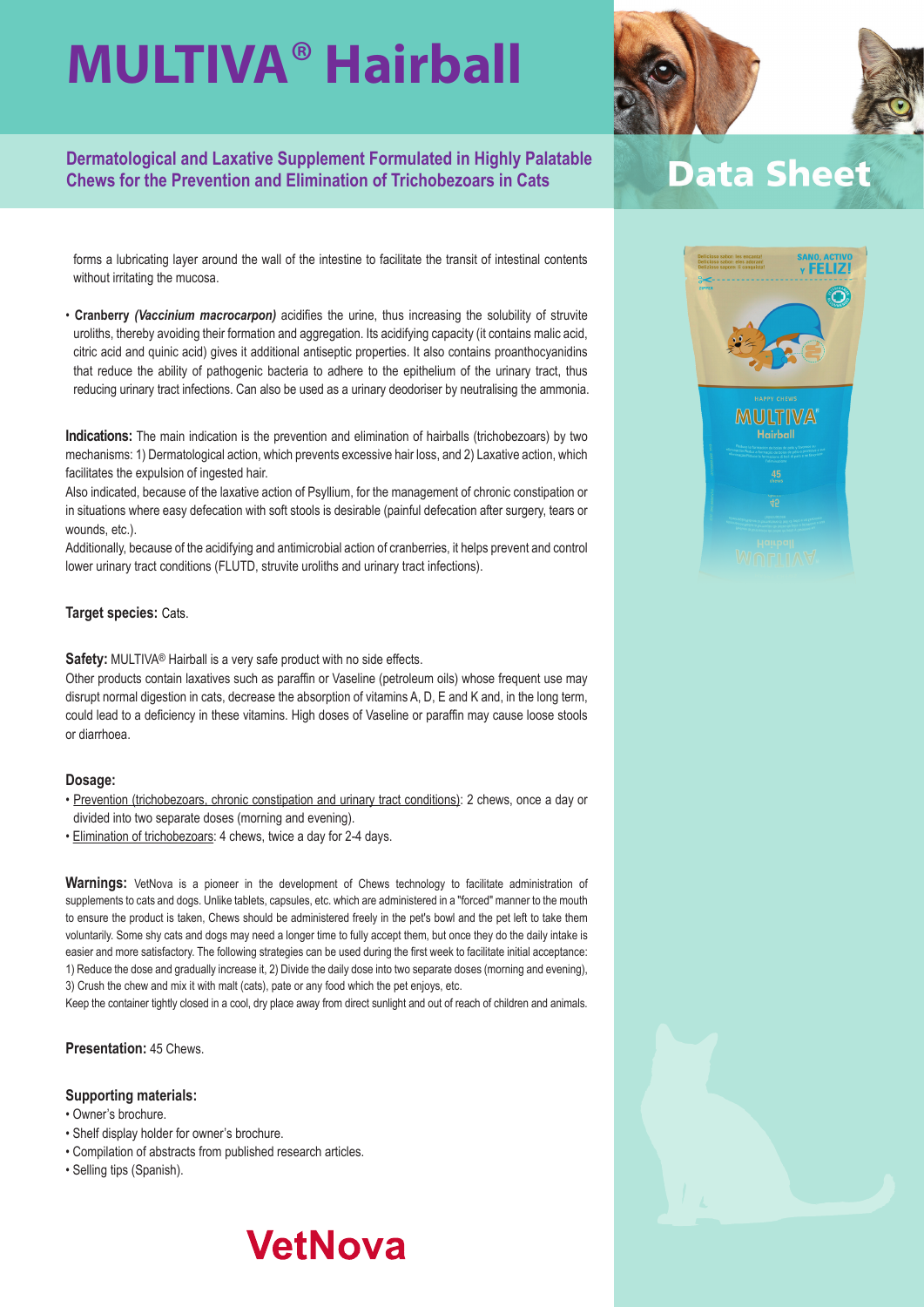**Dermatological and Laxative Supplement Formulated in Highly Palatable Chews for the Prevention and Elimination of Trichobezoars in Cats**

#### **Bibliography:**

- Bach-Knudsen, K.E. The nutritional significance of "dietary fibre" analysis. Anim Feed Sci Technol 2001;90:3-20.
- Burr, G.O., Burr, M.M. On the nature and role of fatty acids essential in nutrition. J Biol Chem 1930; 86: 587-621.
- Calder, P.C. Polyunsaturated fatty acids, inflammatory processes and autoimmune diseases. Mol Nutr Food Res 2008;52(8):885-897.
- Cinotti, S.; Gugllelmini, C.; Boari, A. The effect of psyllium on some haemotologic and biochemical variables in the plasma of horses during an endurance ride: preliminary results. Pferdeheilkunde 1997;13:23-6.
- Côté J, Caillet S, Doyon G, Sylvain JF, Lacroix M. Bioactive compounds in cranberries and their biological properties. Crit Rev Food Sci Nutr. 2010 Aug;50(7):666-79. . Laboratory in Applied Food Science, INRS-Institut Armand-Frappier, Laval, Quebec, Canada.
- Cummings, J.H. The Effect of Dietary Fiber on Fecal Weight and Composition. In CRC Handbook of Dietary Fiber in Human Nutrition; Spiller, G.A., Ed.; CRC Press: Boca Raton, FL, USA, 1993; pp. 263–333.
- EMEA Assessment report on Plantago ovata Forssk., seminis tegumentum , EMEA Report. 2013
- Fischer M, Yu N, Gray RG, Ralph J, Anderson L, Marlett JA. The gel forming polysaccharide of psyllium husk (Plantago ovata Forsk). Carbohydr Res 2004;339:2009-17.
- Guay DR. Cranberry and urinary tract infections. Drugs. 2009;69(7):775-807. doi: 10.2165/00003495-200969070-00002. Department of Experimental and Clinical Pharmacology, College of Pharmacy, University of Minnesota, Minneapolis, Minnesota 55455, USA. guayx001@umn.edu
- Harvey RG. A comparison of evening primrose oil and sunflower oil for the management of papulocrustous dermatitis in cats. Vet Rec 1993a; 133[23]:571-3.
- Horrocks, L.A., Yeo, Y.K. Health benefits of docosahexaenoic acid (DHA). Pharmacol Res. 1999 Sep;40(3):211-25.
- Howarth, N.C.; Saltzman, E.; Roberts, S.B. Dietary fiber and weight regulation. Nutr. Rev. 2001, 59, 129–139.
- Howlett, J.J.; Betteridge, V.A.; Champ, M.; Craig, S.A.S.; Meheust, A.; Jones, J.M. The definition of dietary fiber—Discussions at the Ninth Vahouny Fiber Symposium: Building scientific agreement. Food Nutr. Res. 2010, 54, doi:10.3402/fnrv5405750.
- Manhart, D.R., Scott, B.D., Gibbs, P.G., Coverdale, J.A., Miller, E.M., Honnas, C.M., Hood, D.M. Markers of inflammation in arthritic horses fed omega-3 fatty acids. Professional Animal Scientist 2009; 25:155-160.
- Marlett, JA et Col. A Poorly Fermented Gel from Psyllium Seed Husk Increases Excreta Moisture and Bile Acid Excretion in Rats - J. Nutr. 2002, 2638-43
- Mathers MJ, von Rundstedt F, Brandt AS, König M, Lazica DA, Roth S. Myth or truth. Cranberry juice for prophylaxis and treatment of recurrent urinary tract infection. Urologe A. 2009 Oct;48(10):1203-5,1207-9.
- Mesa García, M.D., Aguilera García, C.M., Gil Hernández, A. Importancia de los lípidos en el tratamiento nutricional de las patologías de base inflamatoria. Nutr Hosp. 2006; 21(2): 30-43.
- Noli C, Carta G, Cordeddu L, Melis MP, Murru E, Banni S. Conjugated linoleic acid and black currant seed oil in the treatment of canine atopic dermatitis: A preliminary report. Vet J. Feb 20 2006.
- Portugal M, Barak V, Ginsburg I, Kohen R. Interplay among oxidants, antioxidants, and cytokines in skin disorders: Present status and future considerations. Biomedicine & Pharmacotherapy 2007; 61:412-422.
- Rossi R, Porta S, Canovi B. Overview on cranberry and urinary tract infections in females. J Clin Gastroenterol. 2010 Sep;44 Suppl 1:S61-2 Sofar SpA-Trezzano Rosa, Milan, Italy. rrossi@sofarfarm.it
- Ruz EN, González CC, Jaen Sde L, Escoto PG, Urquiza EK, Rosenfield LO, Ortiz CS, Castellanos PV. Cranberry juice and its role in urinary infections. Ginecol Obstet Mex. 2009 Nov;77(11):512-7. Grupo Multidisciplinario para el Estudio del Arándano, México. eneriruz@hotmail.com
- Saevik BK, Bergvall K, Holm BR, Saijonmaa-Koulumies LE, Hedhammar A, Larsen S, Kristensen F. A randomized, controlled study to evaluate the steroid sparing effect of essential fatty acid supplementation in the treatment of canine atopic dermatitis. Vet Dermatol. 2004 Jun;15(3):137-45.
- Santillo VM, Lowe FC. Cranberry juice for the prevention and treatment of urinary tract infections. Drugs Today (Barc). 2007 Jan;43(1):47-54. Department of Urology, St. Luke's-Roosevelt Hospital, New York, New York, USA.
- Scarff DH, Lloyd DH. Double blind, placebo-controlled, crossover study of evening primrose oil in the treatment of canine atopy. Vet Rec. Aug 1;1992;131(5):97-9.
- Scott DW, et al. Evaluation of effect of an n-3/n-6 fatty acid containing commercial lamb and rice diet on pruritis in atopic dogs: results of a single-blinded study. Can J Vet Res 1997; 61:145-153.
- Slavin, J.L. Position of the American Dietetic Association: Health implications of dietary fiber. J. Am. Diet. Assoc. 2008, 108, 1716–1731.
- Slavin, J.; Green, H. Dietary fibre and satiety. Nutr. Bull. 2007, 32, 32–42.

### **VetNova**